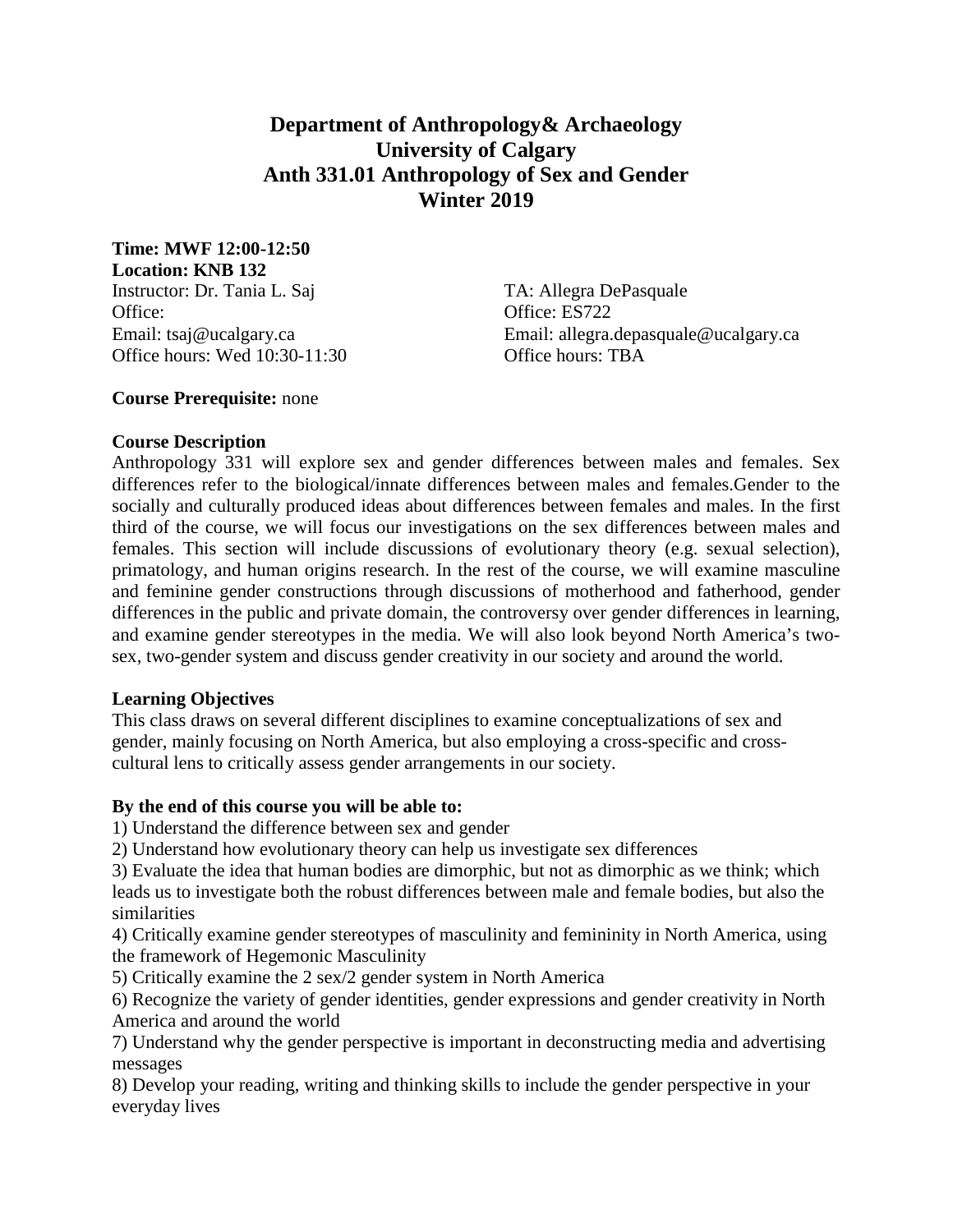### **Required Textbook:**

Brettell, Caroline B. and Sargent, Carolyn F (eds). 2017**. Gender in Cross-Cultural Perspective.** Pearson-Prentice Hall: New Jersey. **7th edition**

## **Online Required Readings**

Two other required readings are **available online** through the University of Calgary's Library. The readings are from the book **Sexual Selections:** *What We Can and Can't Learn About Sex From Animals* (see course outline for chapters). The full reference for **Sexual Selections** is:

Zuk, Marlene, 2002. *Sexual Selections: What We Can and Can't Learn About Sex From Animals.* University of California Press: California

### **Powerpoint Slides**

Powerpoint slides of the lecture notes will be posted on D2L prior to each class. Students are encouraged to print these notes and bring them to class, as they should assist in note taking. The posted notes do not encompass all of the material presented in class, and do not include videos or class discussions. As such, they should not be considered sufficient in themselves to prepare for the examinations. Although related and sometimes overlapping, the material in the textbook is not tightly integrated with the lectures. These should be considered two separate sets of information, both to be mastered for the examinations.

#### **Evaluation**

**Grading Scheme**

Evaluation for this course will include 2 mid-term exams and 1 final exam. All exams will be multiple-choice (which may include 'true or false' questions). The final exam may include a few short answer questions.

# **Mid-Term Exam 1 – 30% - Feb 11**

This exam will cover all lectures, videos and assigned readings to date (Jan 11 – Feb 8).

# **Mid-Term Exam 2 – 30% - Mar 11**

This exam will cover all lectures, videos and assigned readings to date (Feb 13 – Mar 8).

#### **Final Exam – 40%- SET BY THE REGISTRAR April 17-27**

This exam will cover all lectures, videos and assigned readings from Mar 13 to April12. The final exam is NOT cumulative.

A passing grade on any particular component of the course is not essential for the student to pass the course as a whole.

|              | Grading Scheme  |       |                 |              |                   |
|--------------|-----------------|-------|-----------------|--------------|-------------------|
| $A+$         | $100-94.9\%$    | B     | 79.8-74.9%      | $\mathbf{C}$ | $62.8 - 58.9\%$   |
| $\mathbf{A}$ | $94.8 - 89.9\%$ | в.    | 74.8-70.9%      | $1) +$       | 58.8-54.9%        |
| $A -$        | 89.8-84.9%      | $($ + | 70.8-66.9%      | Ð            | 54.8-49.9%        |
| $B+$         | 84.8-79.9%      |       | $66.8 - 62.9\%$ | F            | $49.8\%$ and less |
|              |                 |       |                 |              |                   |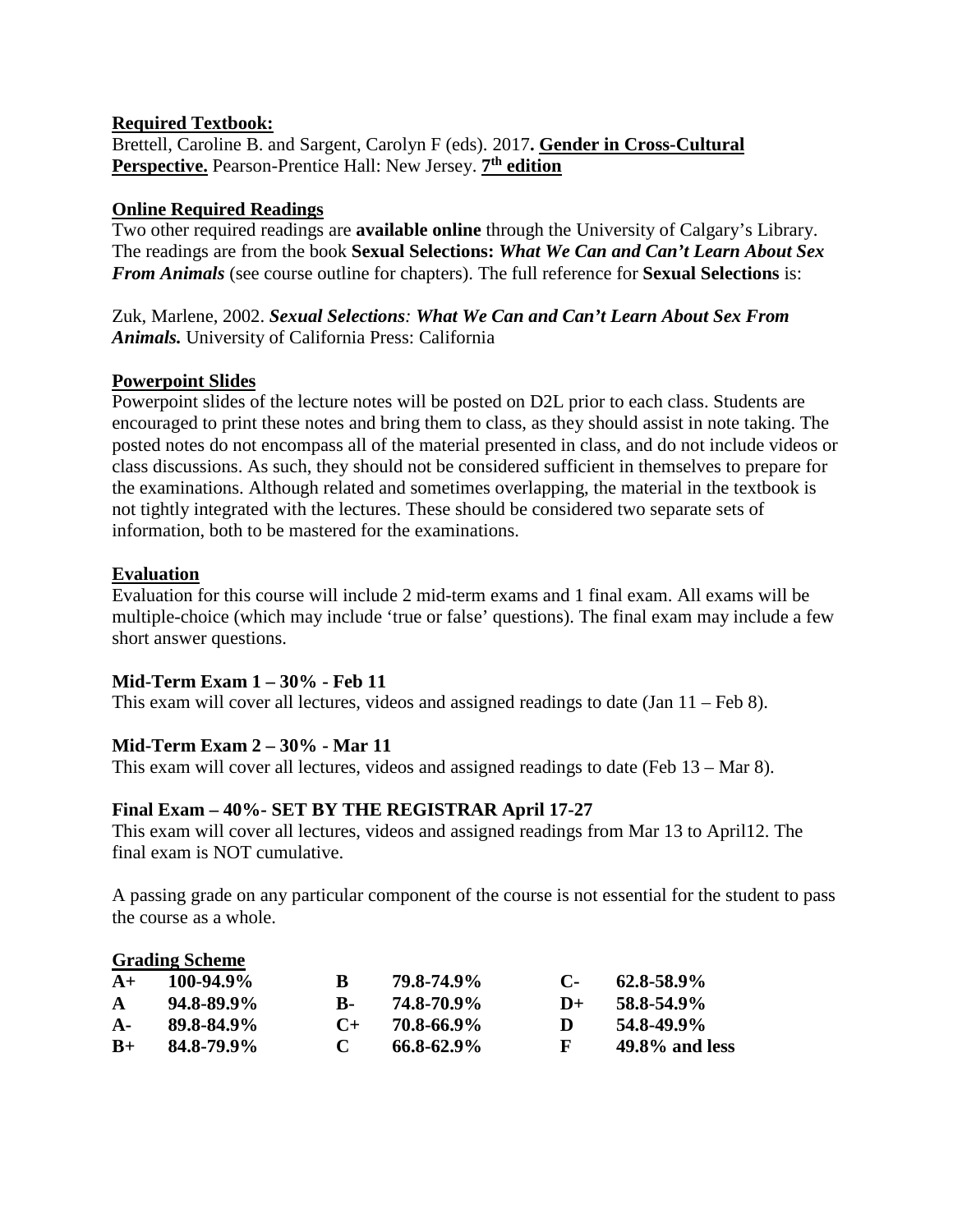# **IMPORTANT**

**1. Note Taking**: Lecture notes will be posted on D2L prior to class, and students are encouraged to print these and bring them to class to assist with handwritten note-taking. Note that the posted notes are not sufficient without attending lectures. In addition to assigned readings, exams will be based on all material covered in class, including lectures presented (instructor and guest lectures) and films. *Any classroom materials missed due to absenteeism are the sole responsibility of the student.*

Although related and generally complementary, the material in the textbook is not tightly integrated with the lectures. These should be considered as separate sets of information, all of which must be mastered for the exams. Note to pay special attention to areas in the textbook that overlap with class lectures.

**2. Missed Exams** – Missed tests automatically receive a score of zero. In the event of an emergency or illness, for the Mid-Term, you **MUST** notify the instructor [\(tsaj@ucalgary.ca\)](mailto:tsaj@ucalgary.ca) as soon as possible BEFORE the exam, and documentation (e.g., a doctor's note) may be requested before or at the time of the scheduled make-up test. The make-up test, which may not be offered in all cases, will be scheduled no later than 1 week after the exam and may be in a different format (e.g., essay, oral). In the case of missing the Final Exam, you must schedule a make-up through the Registrar's Office.

**3. No accommodation will be made for poor performance on exams. For instance, additional items cannot be submitted in lieu of exams and grades will not be curved.** Be sure that you are wellprepared for exams so that you perform well when you have the opportunity.

**4. Classroom Behavior:** It is expected that each student will behave with courtesy and respect toward others. To maintain a distraction-free environment during the class period, the instructor requests that you 1) **turn off cell phones** prior to class and place them in a bag, pocket, or under your desk; 2) **do not carry on conversations while the instructor is speaking**; 3) **avoid late arrivals and early departures**  (if you must depart class early, please notify the instructor in advance if possible). If you use a laptop during class, please refrain from any activities unrelated to class, including emailing, web browsing, playing games, etc. Please minimize disruption to your fellow students by sitting at the back or on the classroom periphery. If the use of a laptop becomes too distracting to the class, you will be asked to turn off the computer and use a paper notebook for the remainder of lectures.

**5. Email enquiries: Please use your full name in email messages; and put Anth 331 in the subject heading**. You can email me questions about class topics which will be answered at the next class (the questioner will not be identified). I will not be able to personally answer your questions over email; if you would like to personally talk to me about class material please do so during my office hours, and of course, in class, at the break, or before or after class. We will also not be able to take questions about the test over email; if you have questions about the test or would like to discuss your test, please see myself or the TA during our office hours. In the weeks following the test, you will be able to schedule a 15 min appointment with the TA to look at your test.

**6. Exam Results**: Results of exams will be posted on D2L within one week of the test. Exams are not returned to the student but can be reviewed during office hours or by appointment. Please contact the TA if you would like to see your exam. If you have concerns about your evaluation, you will be asked to provide a detailed written statement of your concern. Your exam will then be re-graded in its entirety, and marks will be raised, lowered or left unchanged as is warranted. Deadline for submission of written statement is one week after results of an examination have been posted.

**7. Exam Security:** Exam security is taken very seriously. Since exams will be taken in class where students often must sit close together, please be aware that wandering eyes could lead to suspicion. Keep your eyes on your own exam or to the front of the room. Also, cover your own exam to stop others from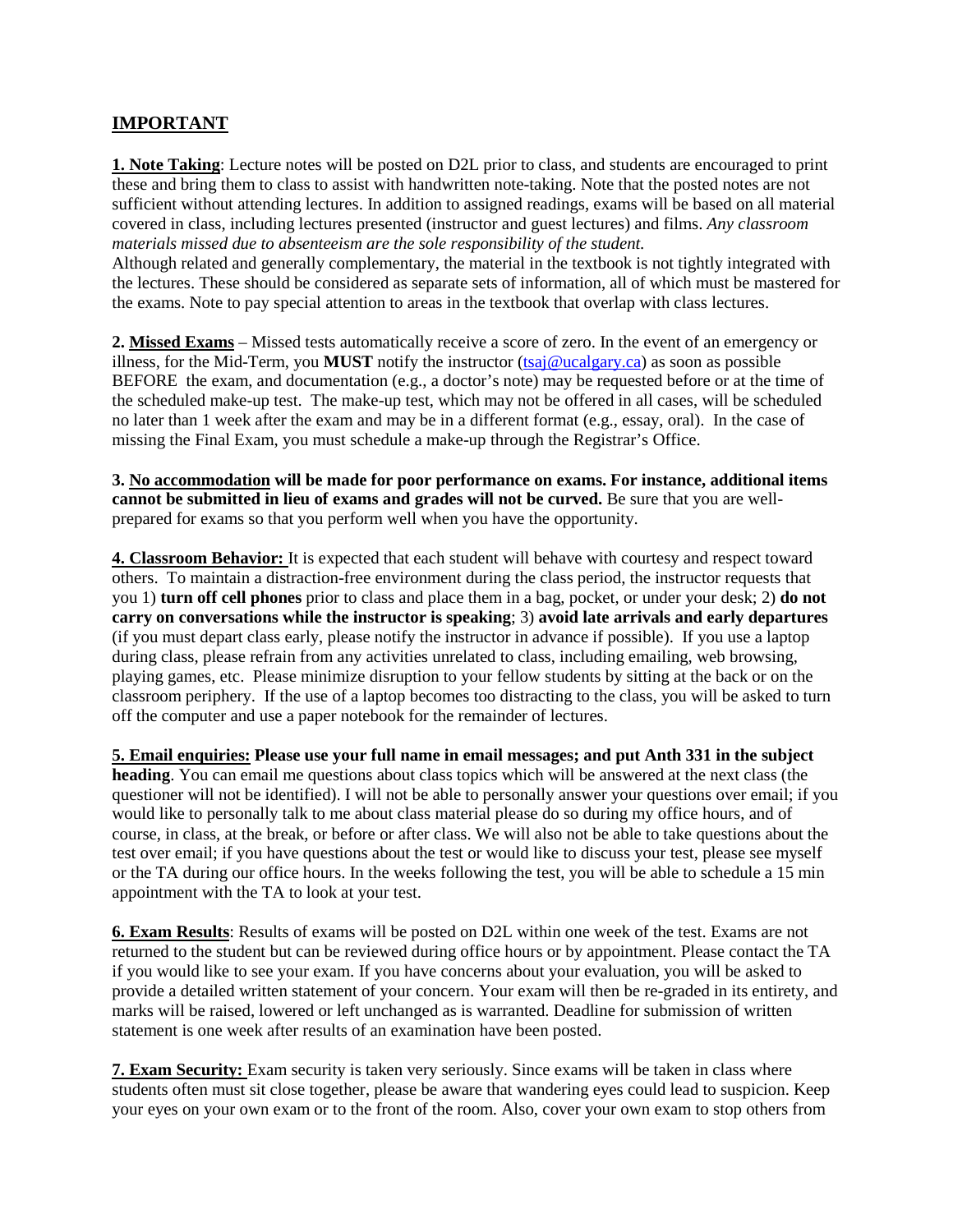being tempted to look at it. Please remain seated during exams until you can leave the row you are sitting in without disturbing others. If you are caught cheating, your exam will be taken and a grade of zero will be given automatically.

#### **Dept of Anthropology**: 220-6516

## **PLAGIARISM AND CHEATING**

Plagiarism: "to steal and pass off the ideas or words of another as one's own" (Webster's). Plagiarism will not be tolerated and will automatically result in a failing grade for the submission. Any student caught plagiarizing will also be subject to additional University sanctions. Students are expected to be familiar with the Department of Anthropology and Archaeology's policy on intellectual honesty

### **DEFERRED EXAMS:**

A student who is absent from a test for legitimate reasons must discuss an alternative course of action with the instructor. The instructor at their discretion may transfer the percentage weight for the test to the final examination, if there is a final examination in the course, set another test, etc. An instructor will normally make this decision on the basis of verbal information provided by the student. In the event that an instructor feels that they cannot judge the veracity of the information provided, Students must be aware that they are responsible for payment of any charge associated with the medical assessment and documentation as this service falls outside the realm of services provided by the Provincial Health Care Plan. Deferral of the final exam requires Registrar approval.

# **ACADEMIC ACCOMMODATIONS**

### <http://www.ucalgary.ca/access/accommodations/policy>

Students needing an Accommodation because of a Disability or medical condition should communicate this need to Student Accessibility Services in accordance with the Procedure for Accommodations for Students with Disabilities

Students needing an Accommodation based on a Protected Ground other than Disability, should communicate this need, preferably in writing, to the instructor of this course.

## **ACADEMIC INTEGRITY**

Academic integrity is essential to the pursuit of learning and scholarship in a university, and to ensuring that a degree from the University of Calgary is a strong signal of each student's individual academic achievements. As a result, the University treats cases of cheating and plagiarism very seriously. Non-academic integrity also constitutes an important component of this program.

For detailed information on what constitutes academic and non-academic misconduct, please refer to the following link:<http://www.ucalgary.ca/pubs/calendar/current/k-2-1.html>

All suspected cases of academic and non-academic misconduct will be investigated following procedures outlined in the University Calendar. If you have questions or concerns about what constitutes appropriate academic behavior or appropriate research and citation methods, you are expected to seek out additional information on academic integrity from your instructor or from other institutional resources.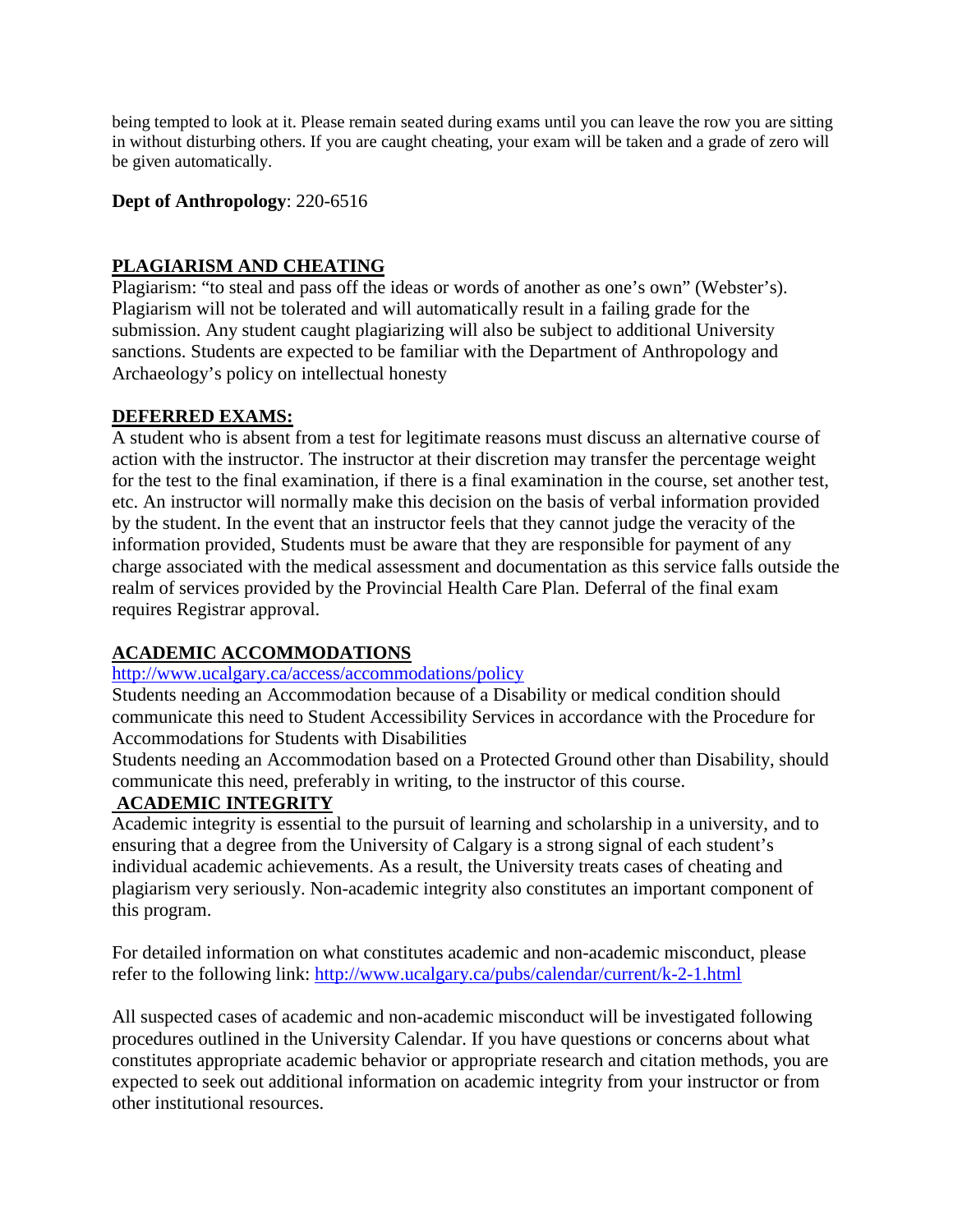Where there is a criminal act involved in plagiarism, cheating or other academic misconduct, e.g., theft (taking another student's paper from their possession, or from the possession of a faculty member without permission), breaking and entering (forcibly entering an office to gain access to papers, grades or records), forgery, personation and conspiracy (impersonating another student by agreement and writing their paper) and other such offences under the Criminal Code of Canada, the University may take legal advice on the appropriate response and, where appropriate, refer the matter to the police, in addition to or in substitution for any action taken under these regulations by the University

### **TEACHING EVALUATIONS / USRIS (Universal Student Ratings of Instruction)**

At the University of Calgary, feedback provided by students through the Universal Student Ratings of Instruction (USRI) survey provides valuable information to help with evaluating instruction, enhancing learning and teaching, and selecting courses. **Your responses make a difference, please participate!** Website: http://www.ucalgary.ca/usri/

# **Writing Across the Curriculum**

Writing skills are not exclusive to English courses and, in fact, should cross all disciplines. The University supports the belief that throughout their University careers, students should be taught how to write well so that when they graduate their writing abilities will be far above the minimal standards required at entrance. Consistent with this belief, students are expected to do a substantial amount of writing in their University courses and, where appropriate, members of faculty can and should use writing and the grading thereof as a factor in the evaluation of student work. The services provided by the Writing Support, part of the Student Success Centre, can be utilized by all undergraduate and graduate students who feel they require further assistance

**Emergency Evacuation Assembly Points**: In the event of an emergency that requires evacuation, please refer to the following link to become familiar with the assembly points for the class:<http://www.ucalgary.ca/emergencyplan/assemblypoints>

# **Freedom of Information and Protection of Privacy Act: Freedom of Information and Protection of Privacy Act**

The University of Calgary is committed to protecting the privacy of individuals who work and study at the University or who otherwise interact with the University in accordance with the standards set out in the Freedom of Information and Protection of Privacy Act. Please refer to the following link for detailed information:<http://www.ucalgary.ca/legalservices/foip> The Department of Anthropology and Archaeology's FOIP (Freedom of Information and Privacy) policy requires all reports/examinations to be returned to students during class time or the instructor's office hours. Any term work not picked up will be placed in the Anthropology and Archaeology Office (ES620) for distribution. Any student not wishing to have their work placed in the office must make alternative arrangements with the course instructor early in the term.

**Safewalk Information:** Campus Security, in partnership with the Students' Union, provides the Safewalk service, 24 hours a day to any location on Campus including the LRT, parking lots, bus